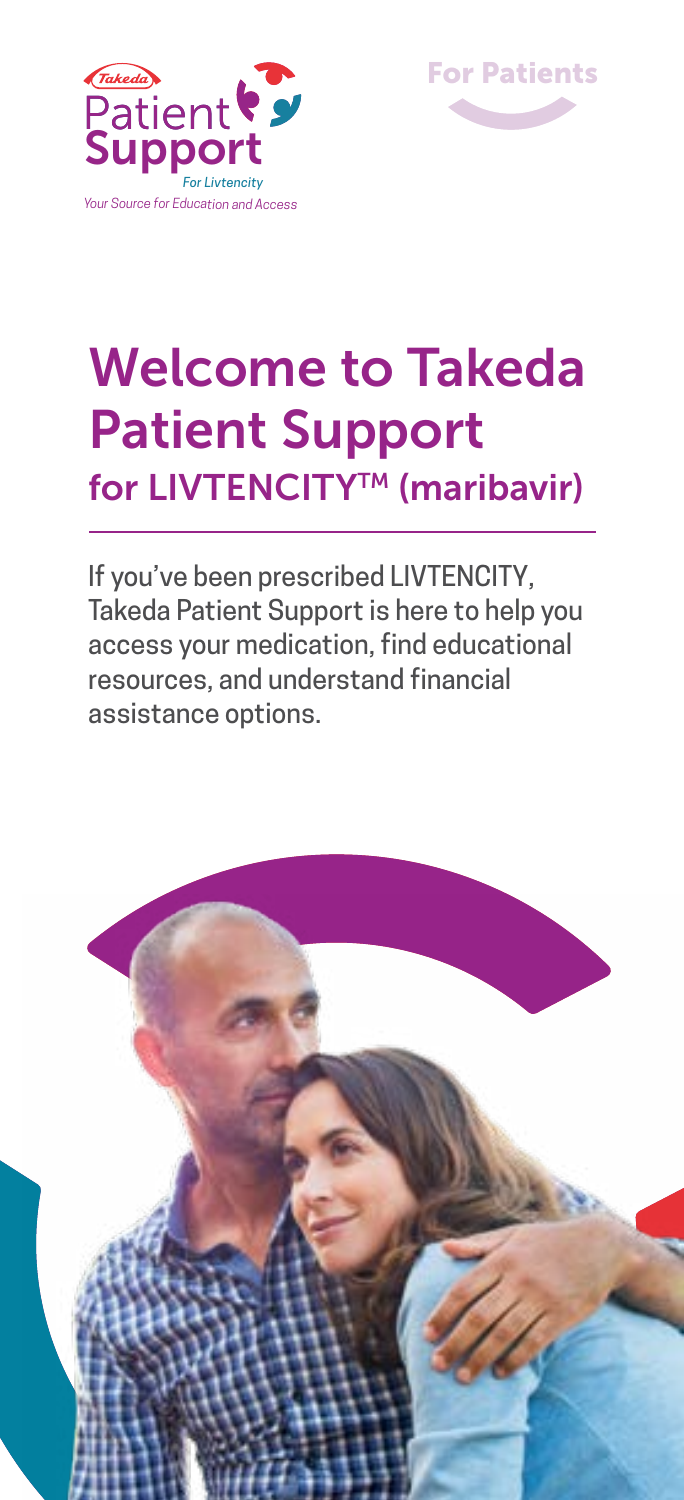# Getting LIVTENCITY™ (maribavir)

# Understanding Insurance and Financial Assistance Options



### LIVTENCITY support is a phone call away

If you've been prescribed LIVTENCITY, Takeda Patient Support is here to help. Our Patient Support Managers (PSMs) will:

- Help expedite delivery of your medication
- Work with your specialty pharmacy
- Connect you to co-pay or insurance help
- Help you understand your condition and LIVTENCITY



## Talking to a Nurse Educator

If you'd like education on your condition or LIVTENCITY, Nurse Educators are a phone call away. For medical advice, always speak with your healthcare provider.

*Need assistance? We're here to help. Call 1-855-268-1825 Monday-Friday, 8 am to 8 pm ET*



#### Takeda Patient Support Co-Pay Assistance Program for LIVTENCITY

The Takeda Patient Support Co-Pay Assistance Program for LIVTENCITY helps eligible patients pay as little as **\$0 per prescription**.\* To be eligible for the program, you must:

- Have commercial insurance\*
- Be prescribed LIVTENCITY for the approved indication

The program covers out-of-pocket expenses related to your prescription, including co-pays, deductibles, and coinsurance. Takeda Patient Support can let you know if you are eligible.

#### *If you have government insurance,*

*we are here to help answer questions about LIVTENCITY coverage. This includes federal or state insurance such as Medicare, Medicare Advantage, or Medicaid.* 

*If you can't afford treatment, we may be able to connect you to programs that may help.*

\***IMPORTANT NOTICE:** Takeda's Patient Support Co-Pay Assistance Program (the Program) is not valid for prescriptions eligible to be reimbursed, in whole or in<br>part, by Medicaid, Medicare (including Medicare Part D), Tricar drug assistance programs). No claim for reimbursement of the out-of-pocket expense amount covered by the Program shall be submitted to any third party payer, whether public or private. The Program cannot be combined with any other rebate/coupon, free trial, or similar offer. Copayment assistance under the Program is not transferable. The Program only applies in the United States, including Puerto Rico and other U.S. territories, and does not apply where prohibited by law, taxed, or restricted. This does not constitute health insurance. Void where use is prohibited by your insurance provider. If your insurance situation changes you must notify the Program immediately at 1-855-268-1825. Coverage of certain administration charges will not apply for patients residing in states where it is prohibited by law. Takeda reserves the right to rescind, revoke, or amend the Program at any time without notice.